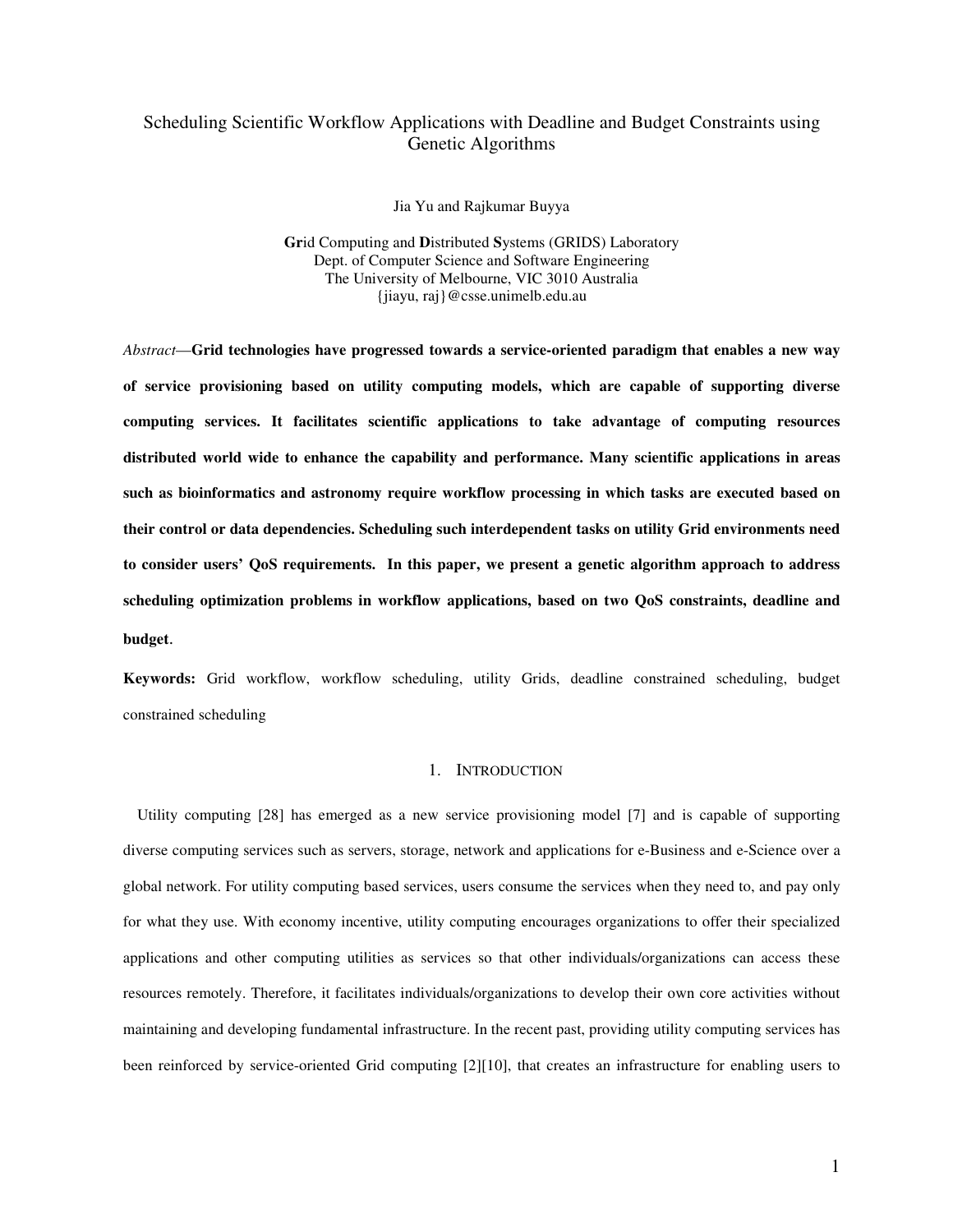consume services transparently over a secure, shared, scalable, sustainable and standard world-wide network environment.

Table 1 shows some differences between community Grids and utility Grids in terms of availability, Quality of Services (QoS) and pricing. In utility Grids, users can make a reservation with a service provider in advance to ensure the service availability, and users can also negotiate with service providers on service level agreements for required QoS. Compared with utility Grids, service availability and QoS in community Grids may not be guaranteed. However, community Grids provide free access, whereas users need to pay for service access in utility Grids. In general, the service pricing is based on the QoS level and current market supply and demand.

|              | <b>Community Grids</b>        | <b>Utility Grids</b>                       |
|--------------|-------------------------------|--------------------------------------------|
| Availability | Best effort                   | Advanced reservation                       |
| QoS          | Best effort                   | Contract/SLA                               |
| Pricing      | Not considered or free access | Usage, QoS level, Market supply and demand |

Table 1. Community Grids vs. Utility Grids

Many Grid applications in areas such as bioinformatics and astronomy require workflow processing in which tasks are executed based on their control or data dependencies. As a result, a number of Grid workflow management systems [6][8][14][16][19][21][26][30] with scheduling algorithms have been developed. They facilitate the execution of workflow applications and minimize their execution time on Grids. However, to impose a workflow paradigm on utility Grids, execution cost must also be considered when scheduling tasks on resources. The price of a utility service is mainly determined by its QoS level such as the processing speed of the service. Typically, service providers charge higher prices for higher QoS. Users may not always need to complete workflows earlier than they require. They sometimes may prefer to use cheaper services with a lower QoS that is sufficient to meet their requirements.

Given this motivation, we focus on developing workflow scheduling based on user's QoS constraints. Unlike the time optimization scheduling problem in which only execution time needs to be considered, constrained workflow execution optimization problems are required to consider many factors such as time, monetary cost, reliability and security. It may not be feasible to develop a simple heuristic to solve such complex problems. Therefore, we investigate metaheuristics capable of being applied to complex domains. In this paper, we propose a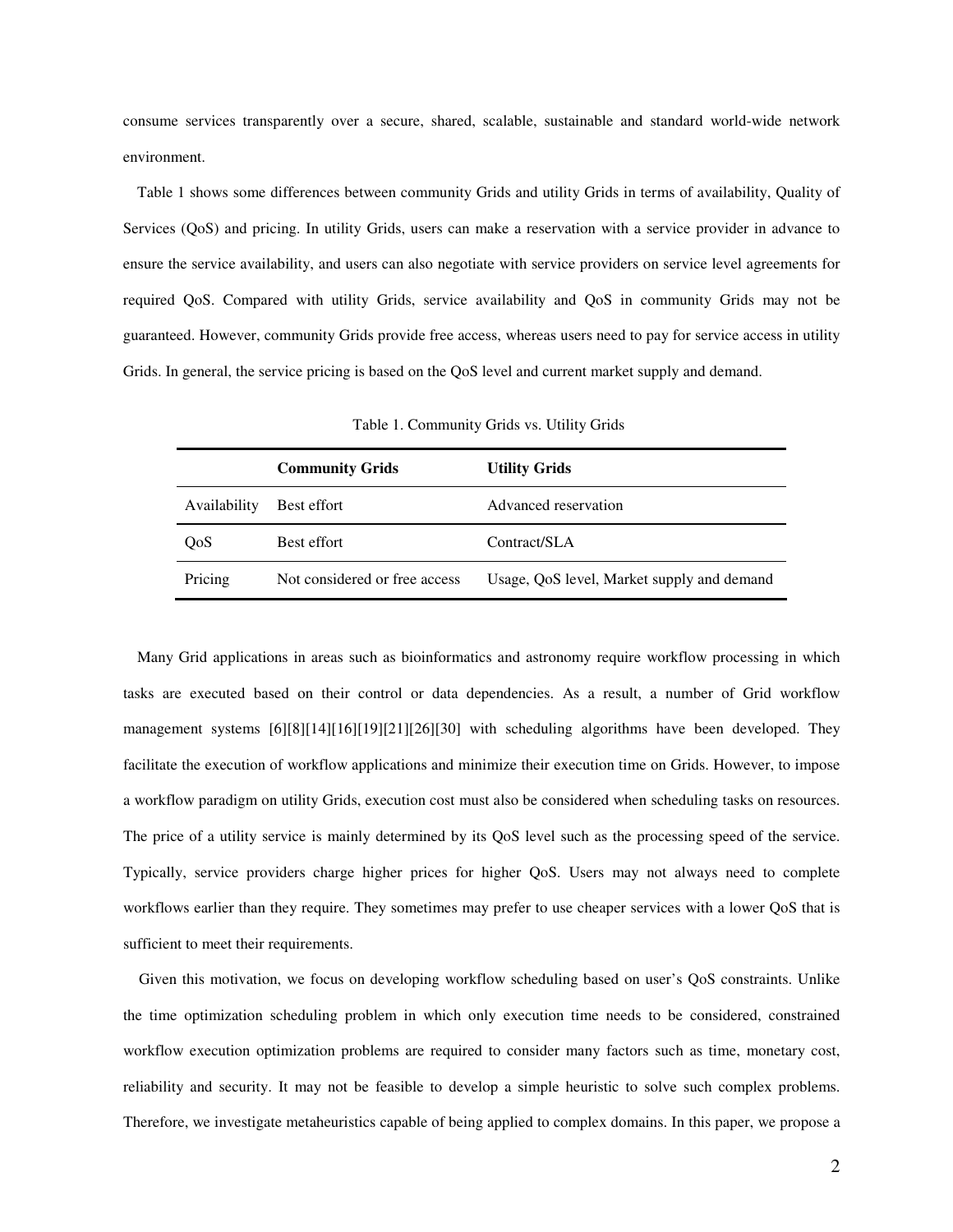genetic algorithm based scheduling heuristic to solve performance optimization problems based on two typical QoS constraints, deadline and budget, for the workflow execution on "pay-per-use" services.

The remainder of the paper is organized as follows. We introduce the problem overview in Section 2 including problem definition and performance estimation approaches. Our proposed genetic algorithm based workflow scheduling approach is presented in Section 3. Experimental details and simulation results are presented in Section 4. We introduce related work in Section 5. Finally, we conclude the paper with directions for further work in Section 6.

# 2. PROBLEM OVERVIEW

#### *2.1. Problem Description*

In our approach, we model a workflow application as a Directed Acyclic Graph (DAG). Let  $\Gamma$  be the finite set of tasks  $T_i$  ( $1 \le i \le n$ ). Let  $\Lambda$  be the set of directed arcs of the form  $(T_i, T_j)$  where  $T_i$  is called a parent task of  $T_j$ , and  $T_j$  the child task of  $T_i$ . We assume that a child task cannot be executed until all of its parent tasks have been completed.

Let *m* be the total number of services available. There is a set of services  $S_i^j$  ( $1 \le i \le n$ ,  $1 \le j \le m_i$ ,  $m_i \le m$ ), capable of executing the task *T<sup>i</sup>* , but each task can only be assigned for execution on one of these services. Services have varied processing capability delivered at different prices. We denote  $t_i^j$  as the sum of the processing time and data transmission time, and  $c_i^j$  as the sum of the service price and data transmission cost for processing  $T_i$  on service  $S_i^j$ .

Let *B* be the cost constraint (budget) and *D* be the time constraint (deadline) specified by the users for workflow execution. The budget constrained scheduling problem is to map every  $T_i$  onto a suitable  $S_i^j$  to minimize the execution time of the workflow and complete it within *B*. The deadline constrained scheduling problem is to map every  $T_i$  onto a suitable  $S_i^j$  to minimize the execution cost of the workflow and complete it within *D*.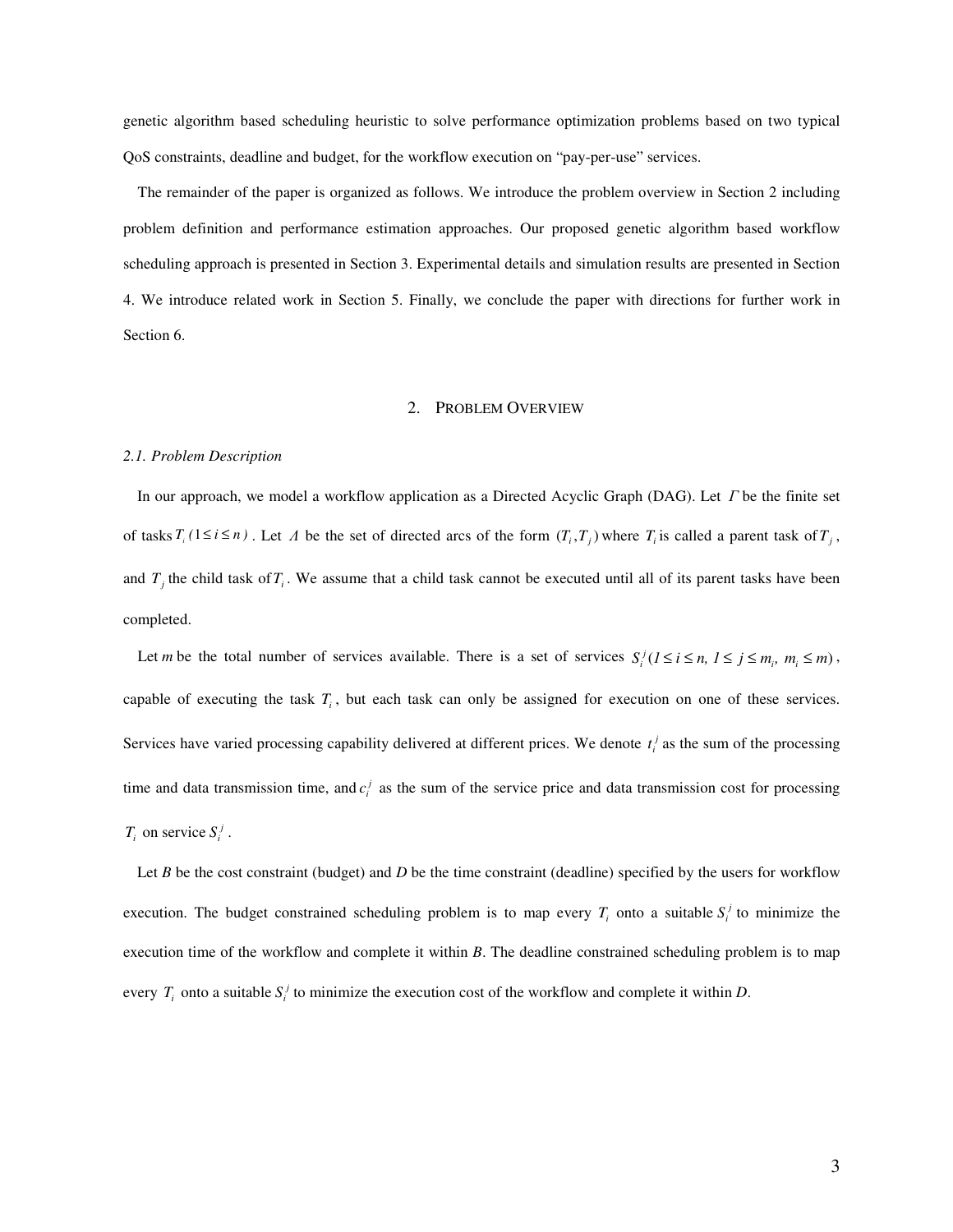### *2.2. Performance Estimation*

Performance estimation is crucial to generate an accurate schedule for advance reservations. Different performance estimation approaches can be applied to different types of utility service. We classify existing utility services as either *resource services* or *application services*.

Resource services provide hardware resources such as computing processors, network resources, storage and memory, as a service for remote clients. To submit tasks to resource services, the scheduler needs to determine the number of resources and duration required to run tasks on the discovered services. The performance estimation for resource services can be achieved by using existing performance estimation techniques (e.g. analytical modeling [20], empirical and historical data [18][24]) to predict task execution time on every discovered resource service.

Application services allow remote clients to use their specialized applications. Unlike resource services, an application service is capable of providing estimated service times based on the metadata of users' service requests [1]. As a result, the task execution time can be obtained by the application providers.

# 3. PROPOSED SCHEDULING APPROACHES

Workflow scheduling focuses on mapping and managing the execution of inter-dependent tasks on diverse utility services. In general, the problem of mapping tasks on distributed services belongs to a class of problems known as "NP hard problem". For such problems, no known algorithms are able to generate the optimal solution within polynomial time. Although the workflow scheduling problem can be solved by using exhaustive search, the complexity of the methods for solving it is very large.

Genetic algorithms (GAs) [12] provide robust search techniques that allow a high-quality solution to be derived from a large search space in polynomial time, by applying the principle of evolution. A genetic algorithm combines the exploitation of best solutions from past searches with the exploration of new regions of the solution space. Any solution in the search space of the problem is represented by an individual (chromosomes). A genetic algorithm maintains a population of individuals that evolves over generations. The quality of an individual in the population is determined by a fitness-function. The fitness value indicates how good the individual is compared to others in the population. A typical genetic algorithm consists of the following steps: (1) create an initial population consisting of randomly generated solutions. (2) generate new offspring by applying genetic operators,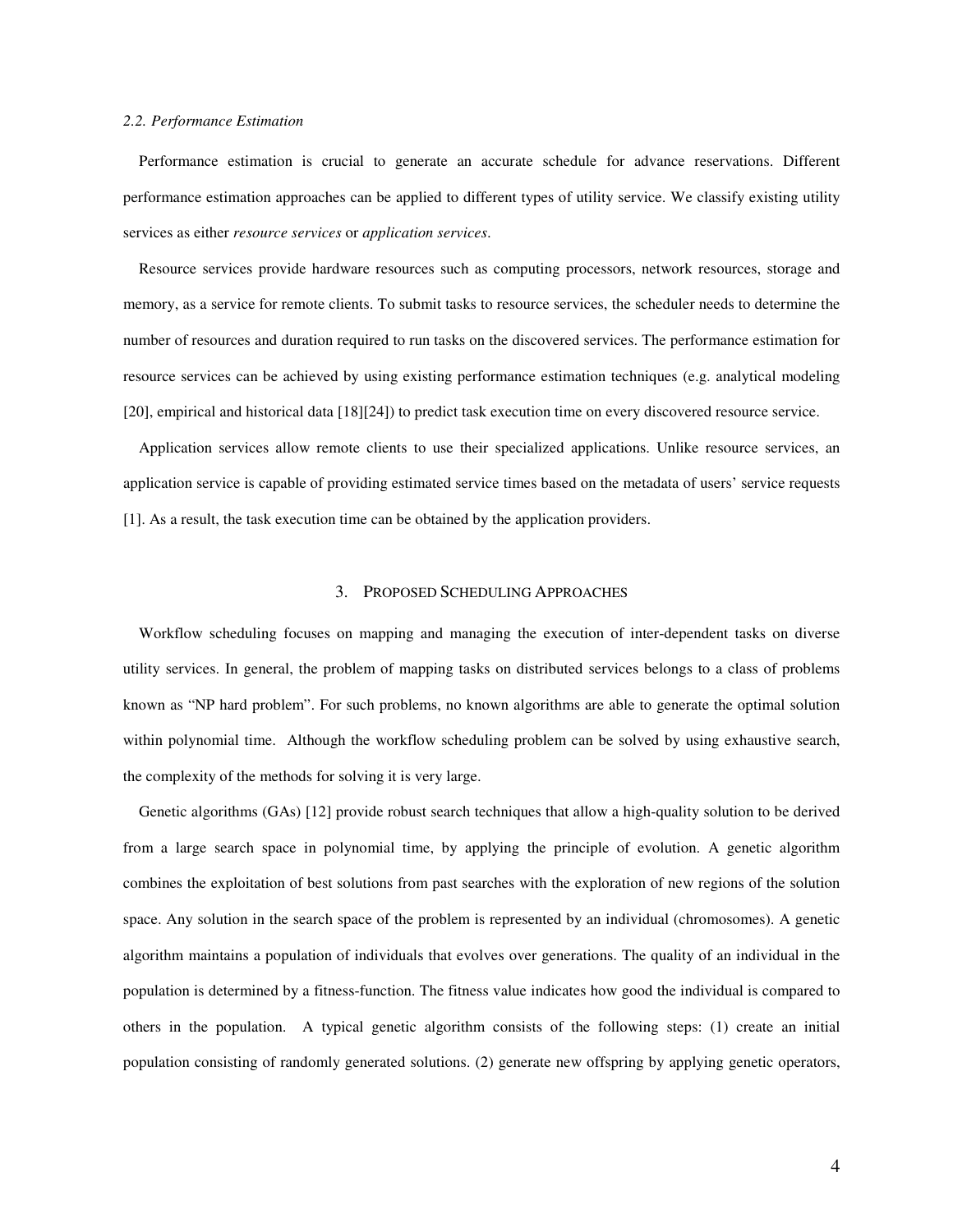namely selection, crossover and mutation, one after the other. (3) evaluate the fitness value of each individual in the population. (4) repeat step 2 and 3 until the algorithm converges.

In order to using genetic algorithms concept to solve the workflow scheduling problem, we need to determine the representation of individual in the population, the fitness function and genetic operations. The details of our approach are presented in following subsections.

### *3.1. Problem Representation*

For the workflow scheduling problem, a feasible solution is required to meet the following conditions: (1) A task can only be started after all its predecessors have completed. (2) Every task appears once and only once in the schedule. (3) Each task must be allocated to one available time slot of a service capable of executing the task.

Each individual in the population represents a feasible solution to the problem, and consists of a vector of task assignments. Each task assignment includes four elements: *taskID, serviceID, startTime,* and *endTime*. *taskID* and *serviceID* identify to which service each task is assigned. *startTime* and *endTime* indicate the time frame allocated on the service for the task execution. However, involving time frames during the genetic operation may lead to a very complicated situation, because any change made to a task could require adjusting the values of *startTime* and *endTime* of its successive tasks. Therefore, we simplify the operation strings used for genetic manipulation by ignoring the time frames. The operation strings encode only the service allocation for each task and the order of tasks allocated on each service. After crossover and mutations, a time slot assignment method is applied to transfer an operation string to a feasible schedule.

In a workflow, the execution order of interdependent tasks is controlled by their dependencies, meaning that a task is always executed after its immediate parent tasks. However, many independent tasks, for instance  $T_3$  and  $T_4$ in the example workflow shown in Fig. 1 may compete for the same time slot on a service. Different execution priorities of such parallel tasks within the workflow may impact the performance of workflow execution significantly. For this reason, the solution representation strings are required to show the order of task assignments on each service in addition to service allocation of each task. We use a 2D string to represent a schedule as illustrated in Fig. 1. One dimension represents the numbers of services while the other dimension shows the order of tasks on each service. Two-dimensional strings are then converted into a one-dimensional string for genetic manipulations. The number in brackets in the one-dimensional string represents the identity number of the service on which the task is allocated.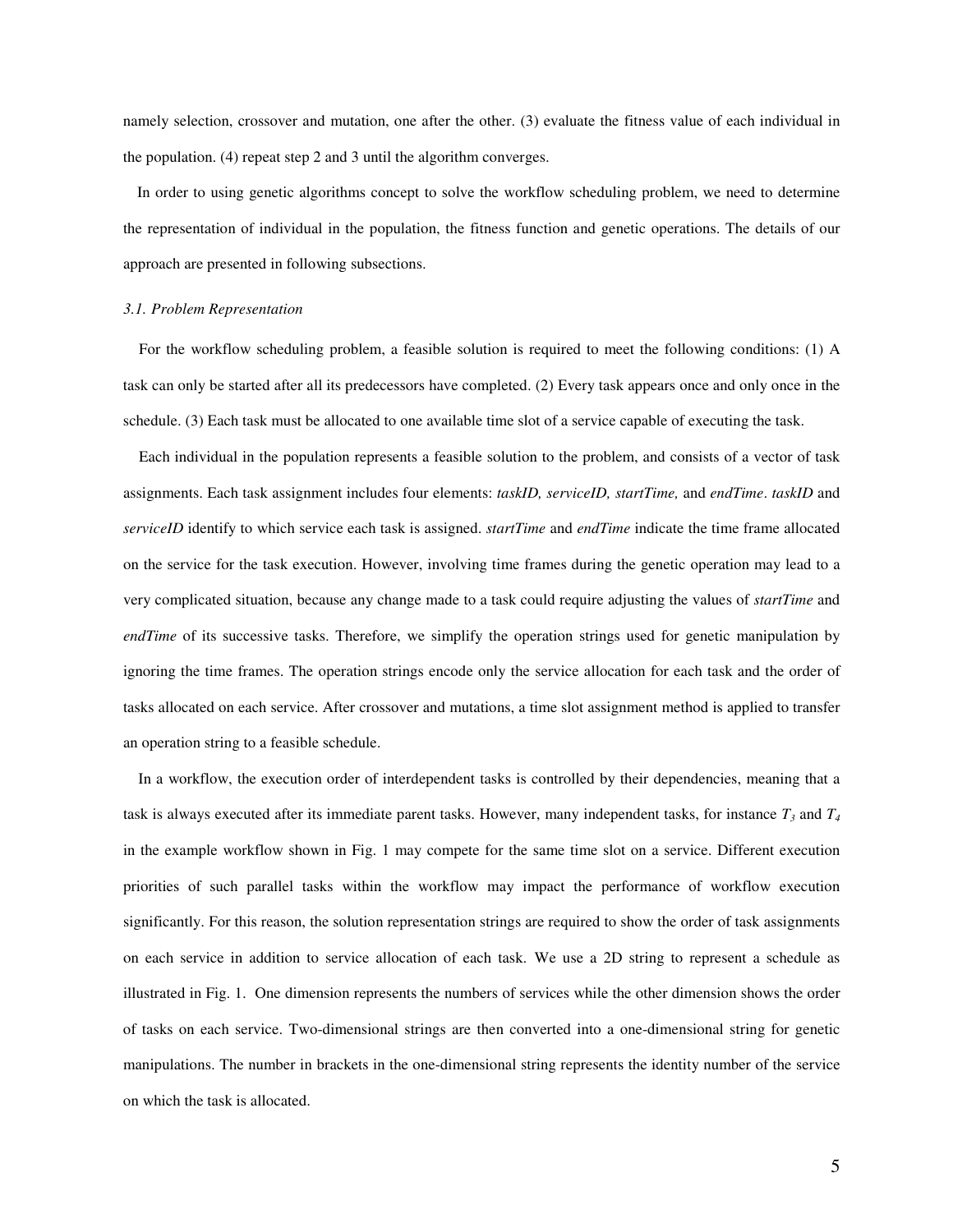

**Fig. 1. Illustration of problem encoding.**

### *3.2. Fitness Function*

A fitness function is used to measure the quality of the individuals in the population according to the given optimization objective. As the goal of the scheduling is to minimize the performance based on two factors, time and monetary cost, the fitness function separates evaluation into two parts: *cost-fitness* and *time-fitness*. Both functions use two binary variables,  $\alpha$  and  $\beta$ . If users specify a budget constraint, then  $\alpha =1$  and  $\beta =0$ . If users specify a deadline, then  $\alpha = 0$  and  $\beta = 1$ .

For the budget constrained scheduling, the cost-fitness component encourages the formation of the solutions that satisfy the budget constraint. For the deadline constrained scheduling, it encourages the genetic algorithm to choose individuals with less cost. The cost fitness function of an individual *I* is defined by:

$$
F_{\cos t}(I) = \frac{c(I)}{B^{\alpha} \times maxCost^{(1-\alpha)}}\,,
$$

where *c*(*I*) is the sum of the task execution cost and data transmission cost of *I* and *c*(*I*)=  $\sum_{T_i \in I}$  $\sum_{i \in I} c_i^k$ ,  $1 \le k \le m_i$ , *maxCost* is the most expensive solution of the current population, and *B* is the budget of the workflow .

For the budget constrained scheduling, the time-fitness component is designed to encourage the genetic algorithm to choose individuals with earliest completion time from the current population. For the deadline constrained scheduling, it encourages the formation of individuals that satisfy the deadline constraint. The time fitness function of an individual *I* is defined by:

$$
F_{time}(I) = \frac{t(I)}{D^{\beta} \times maxTime^{(1-\beta)}}\,,
$$

where  $t(I)$  is the completion time of *I*, *maxTime* is the largest completion time of the current population, and *D* is the deadline of the workflow.

The final fitness function combines two parts and it is expressed as: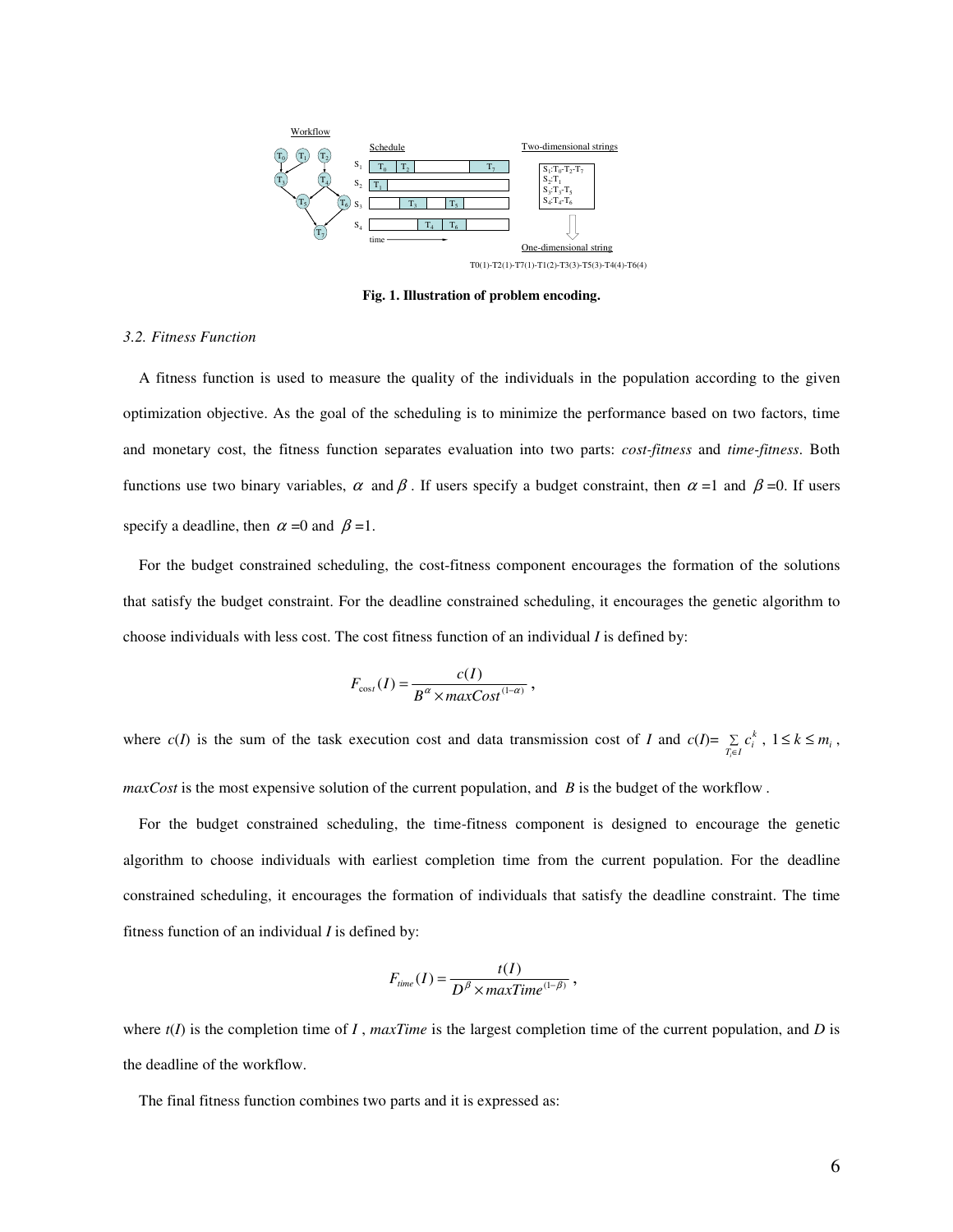$$
F(I) = \begin{cases} \alpha \times F_{\text{cos}t}(I) + \beta \times F_{\text{time}}(I), & \text{if } F_{\text{cos}t}(I) > 1 \text{ or } F_{\text{time}}(I) > 1\\ (F_{\text{cos}t}(I)^{\beta} \times F_{\text{time}}(I)^{\alpha}, & \text{otherwise} \end{cases}
$$

#### *3.3. Genetic operators*

Genetic operations manipulate individuals in the current population and generate new individuals. We develop two genetic operators, crossover and mutation, for the scheduling problems.

### **3.3.1. Crossover**

Crossovers are used to create new individuals on the current population by combining of rearranging parts of the existing individuals. The idea behind the crossover is that it may result in an even better individual by combining two fittest individuals [13]. As illustrated in Fig.2, the crossover operator is implemented as follows: (1) Two parents are chosen at random in the current population. (2) Two random points are selected from the schedule order of the first parent. (3) All tasks between these two points are chosen as successive crossover points. (4) The locations of all tasks of the crossover points between *parent1* and *parent2* are exchanged. (5) Two new offspring are generated by combining task assignments taken from two parents. In this example, *offspring1* inherits task assignments of *T0, T2*, *T<sup>4</sup>* and *T<sup>6</sup>* from *parent1*, and the task assignments of the rest tasks are taken from *parent2*.



**Fig. 2. Illustration of crossover operation.**

# **3.3.2. Mutation**

In genetic algorithms, mutations occasionally occur in order to allow a certain children to obtain features that are not possessed by either parent. It helps a genetic algorithm to explore a new and better genetic material than previously considered. We have developed two types of mutation, namely *swapping mutation* and *replacing*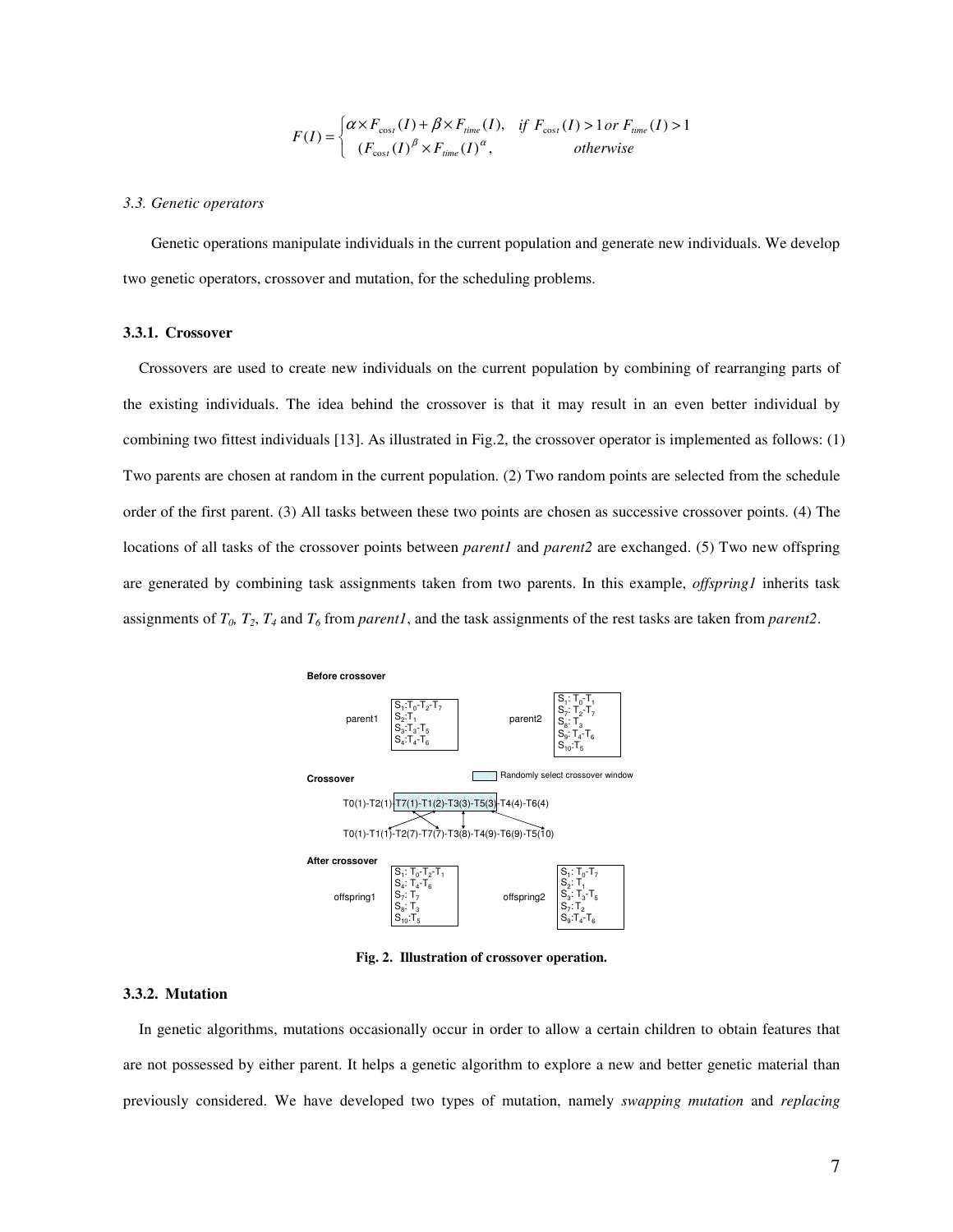*mutation*, in order to promote further exploration of the search space. The mutation operators are applied to the chosen individuals with a certain probability.

Swapping mutation aims to change the execution order of tasks in an individual that compete for a same time slot. It is implemented as follows: (1) A service in the individual is randomly selected. (2) The positions of two randomly selected independent tasks on the service are swapped. An example of swapping mutation is shown in Fig. 3. After the mutation, the time slot initially assigned to  $T_0$  is occupied by  $T_1$ .

> T0(1)-T2(1)-T1(1)-T4(4)-T6(4)-T7(7)-T3(6)-T5(10) swap T1(1)-T2(1)-T0(1)-T4(4)-T6(4)-T7(7)-T3(6)-T5(10) Before mutation After mutation

#### **Fig. 3. Illustration of swapping mutation operation.**

Replacing mutation aims to re-allocate an alternative service to a task in an individual. It is implemented as follows: (1) A task is randomly selected in the individual. (2) An alternative service which is capable of executing the task is randomly selected to replace the current task allocation.

An example of replacing mutation is shown in Fig. 4. Given the heterogeneous nature of execution environments required by workflow tasks, we classify processing services into groups. Each service group provides a certain type of service that satisfies the execution condition of a task in the workflow. In the example, different tasks in the workflow require different types of services and all services are grouped together to support service type A, B, and C. For example,  $T_0$ ,  $T_3$  and  $T_4$  require services of type A, B and C respectively. In the example, task  $T_2$  is selected for mutation and  $T_2$  is supported by services of type A. The mutation process randomly selects  $S_2$  in the service group of type A and re-allocates it to  $T_2$ .



**Fig. 4. Illustration of replacing mutation operation.**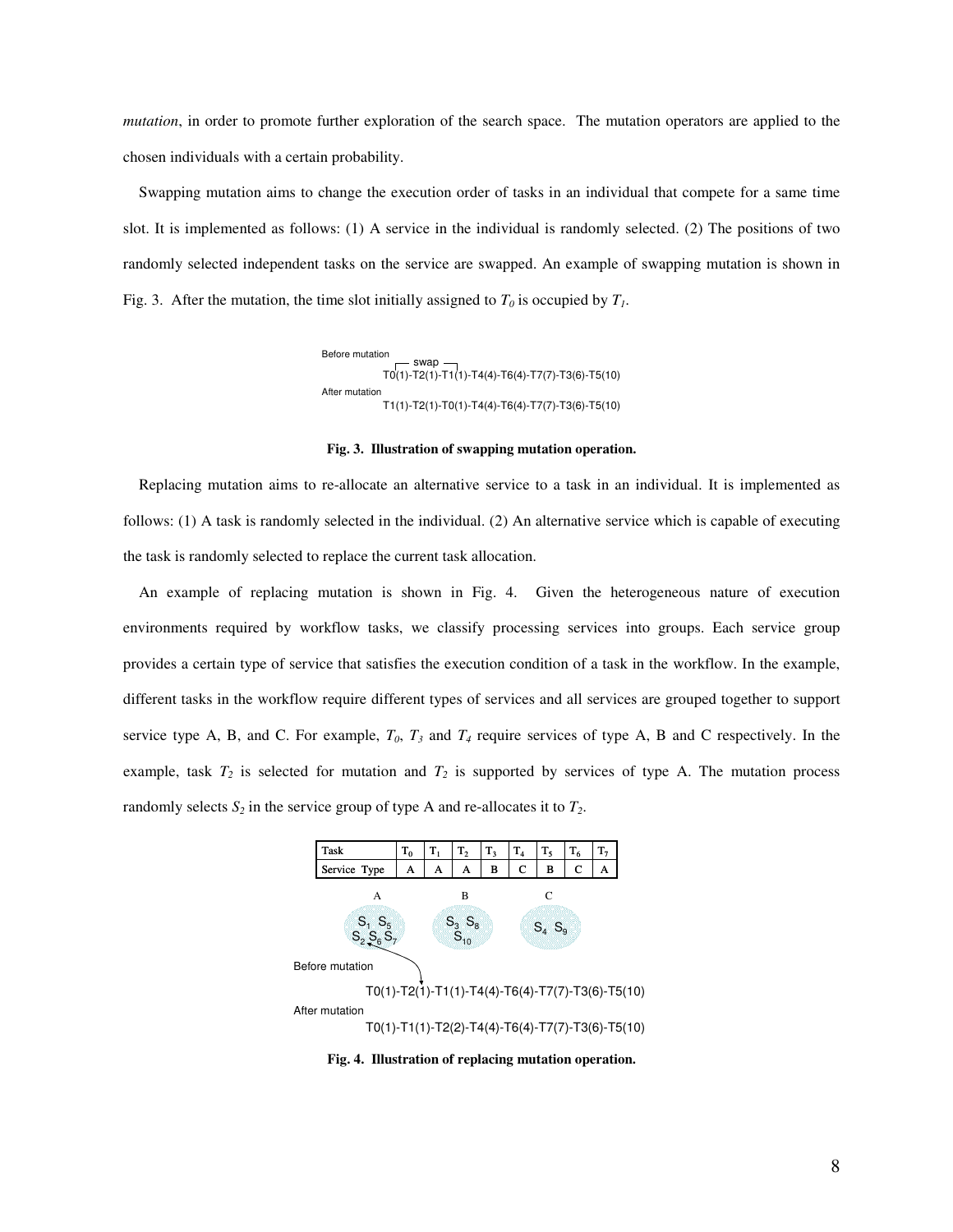### 4. EXPERIMENTS

### *4.1. Methodology*

In order to evaluate the proposed approach, we implemented the algorithm described in Section 3 and compared it with a set of non-GA heuristics for two different types of workflow applications on a simulated Grid testbed. The details of the workflow applications, non-GA heuristics, simulation environment and experimental setting are presented in the following subsections.

#### **4.1.1. Workflow applications**

Given that different workflow applications may have different impact on the performance of the scheduling algorithms, we have developed a task graph generator which can automatically generate a workflow based on the specified workflow structures, the range of task workload and the I/O data. Since the execution requirements for tasks in scientific workflows are heterogeneous, we use the service type attribute to represent different types of services. The range of service types in the workflow can be specified. The width and depth of the workflow can also be adjusted in order to generate different sizes of workflows.



a. Balanced-structure application b. Unbalanced-structure application

# **Fig. 5. Small portion of workflow applications.**

According to several Grid workflow projects [15][17][32], workflow application structures can be categorized as either *balanced structure* or *unbalanced structure*. Examples of balanced structure are neuro-science workflows [34] and EMAN refinement workflows [15], while the examples of unbalanced structure are protein annotation workflows [4] and Montage workflows [17]. Fig. 5 shows two workflow structures, *balanced-structure application* and *unbalanced-structure application*, used in our experiments. As shown in Fig. 5a, the balanced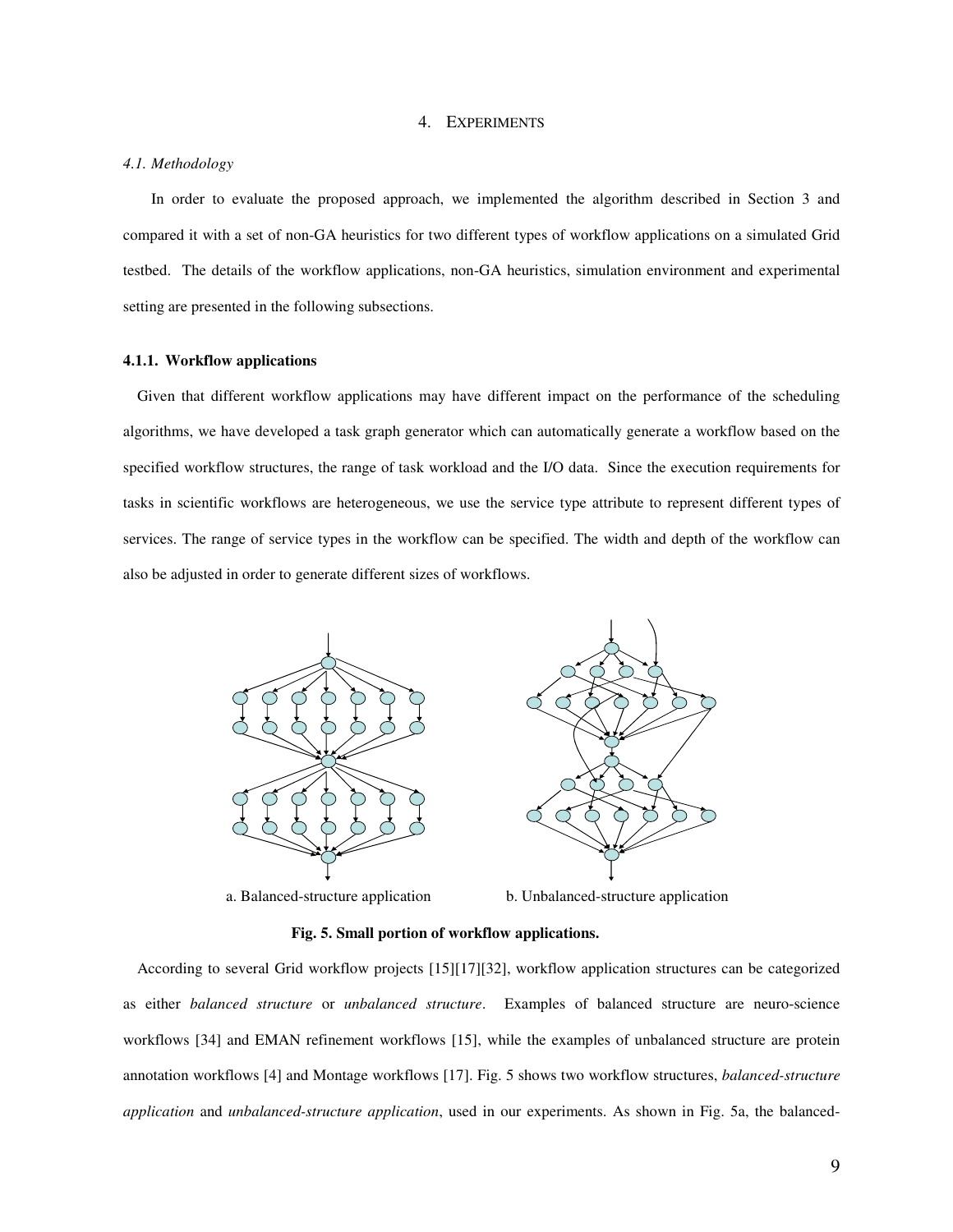structure application consists of several parallel pipelines, which require the same types of services but process different data sets. As shown in Fig 5b, the structure of the unbalanced-structure application is more complex. Unlike the balanced-structure application, many parallel tasks in the unbalanced structure require different types of services, and their workload and I/O data varies significantly.

### **4.1.2. Non-GA heuristics**

In order to evaluate the genetic algorithm (GA) we also implemented two other non-GA heuristics, namely *Greedy Cost* - *Time Distribution* (TD) and *Greedy Time* - *Cost Distribution* (CD). The CD approach is aimed at solving the budget constrained problem while the TD is designed to solve the deadline constrained problem.

o Greedy Time-Cost Distribution (CD)

The CD heuristic distributes portions of the overall budget to each task in the workflow based on its average estimated execution cost. During the workflow execution, CD attempts to allocate a fastest service to each task among the services, which are able to complete the task execution within its planned budget. The actual costs of allocated tasks and their planned costs are also computed successively at runtime. If the aggregated actual cost is less than the aggregated planned cost, the scheduler uses the unspent aggregated budget to schedule the current task.

### o Greedy Cost-Time Distribution (TD)

The TD heuristic distributes the overall deadline over single workflow tasks. The deadline assignment is based on our previous work [31]. In order to produce an efficient schedule, TD partitions workflow tasks into *branches* and *synchronization tasks* as shown in Fig. 6. A synchronization task is a task with more than one parent task or child task, while a branch is a set of interdependent simple tasks that are executed sequentially between two synchronization tasks. Firstly sub-deadlines are assigned to task partitions. The overall deadline is divided over task partitions in proportion to their approximate transmission time and processing time. The cumulative assigned sub-deadlines of any independent path between two synchronization tasks must be same. For example, the deadline assigned to  $\{T_8, T_9\}$  is the same as  $\{T_7\}$  in Fig. 6. Similarly, sub-deadlines assigned to  $\{T_2, T_3, T_4\}$ ,  $\{T_5, T_6\}$ , and  $\{\{T_7\}, \{T_{10}\}, \{T_{12}, T_{13}\}\}\$  are same. The sub-deadline of each task partition is then divided into their tasks based on its approximate execution time and transition time. At the runtime, a task is scheduled on a service, which is able to complete it within its assigned sub-deadline at the lowest cost.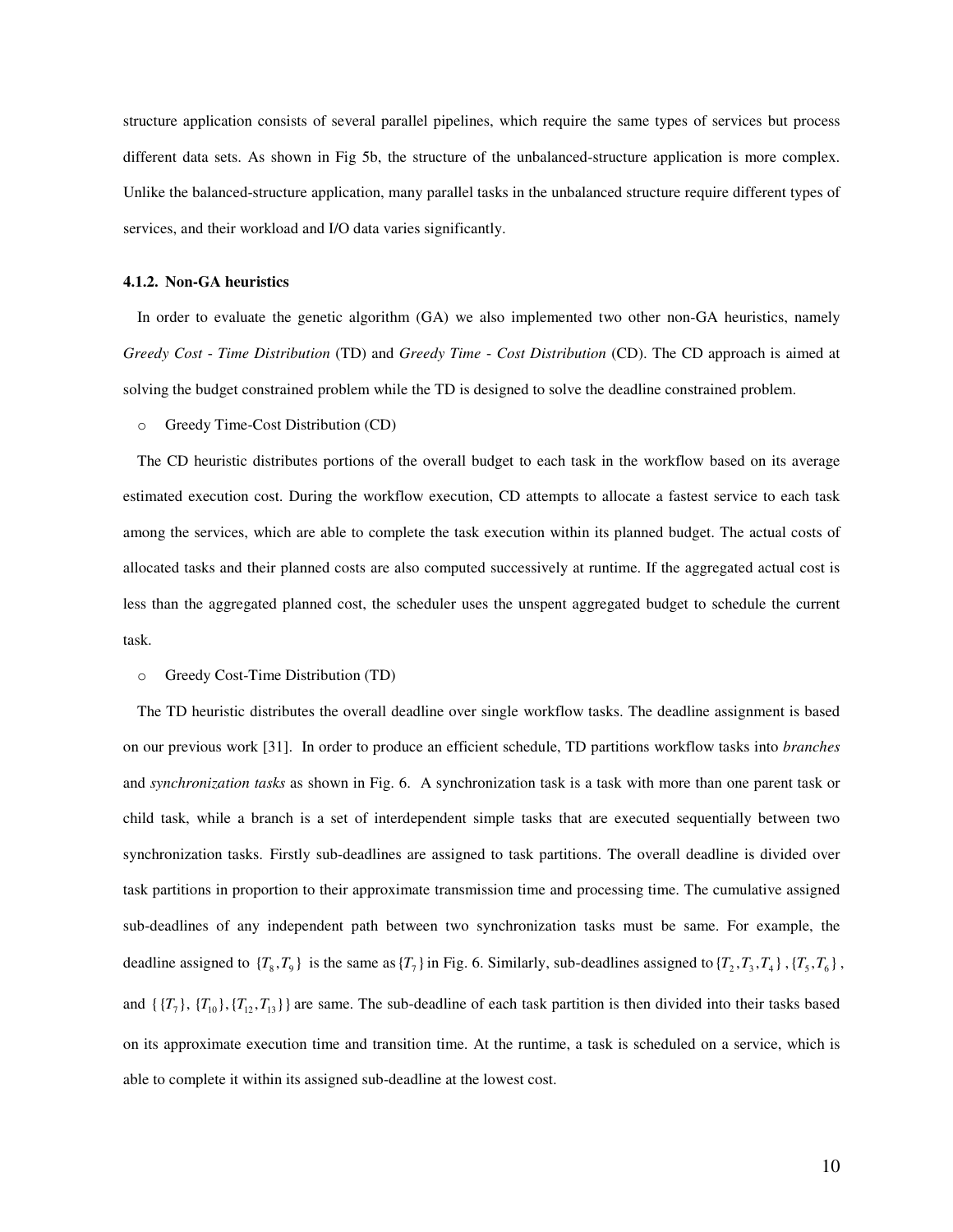

**Fig. 6. Workflow task partitioning.**

#### **4.1.3. Simulation environment**

We use GridSim [25] to simulate a Grid environment for our experiments. Fig. 7 shows the simulation environment, in which simulated services are discovered by querying the GridSim Index Service (GIS). Every service is able to handle a free slot query, reservation request and commitment.



**Fig. 7. Simulation environnent.**

In our experiments, we simulated 15 types of services with various price rates, each of which was supported by 10 service providers with various processing capability. The topology of the system is such that all services are connected to one another, and the available network bandwidths between services are 100Mbps, 200Mbps, 512Mbps and 1024Mbps. The processing cost and transmission cost are inversely proportional to the processing time and transmission time respectively.

# **4.1.4. Experimental setting**

In order to evaluate algorithms on reasonable budget and deadline constraints we also implemented a time optimization algorithm, *Heterogeneous-Earliest-Finish Time* (HEFT) [27], and a cost optimization algorithm, *Greedy Cost* (GC). The HEFT algorithm is a list scheduling algorithm which attempts to schedule interdependent tasks at minimum execution time on a heterogeneous environment. The GC approach is to minimize workflow execution cost by assigning tasks to services of lowest cost. The deadline and budget we used for the experiments are based on the results of these two algorithms. Let *CGC* and *CHEFT* be the total monetary cost produced by GC and HEFT respectively, and *TGC* and *THEFT* be their corresponding total execution time. Deadline *D* is defined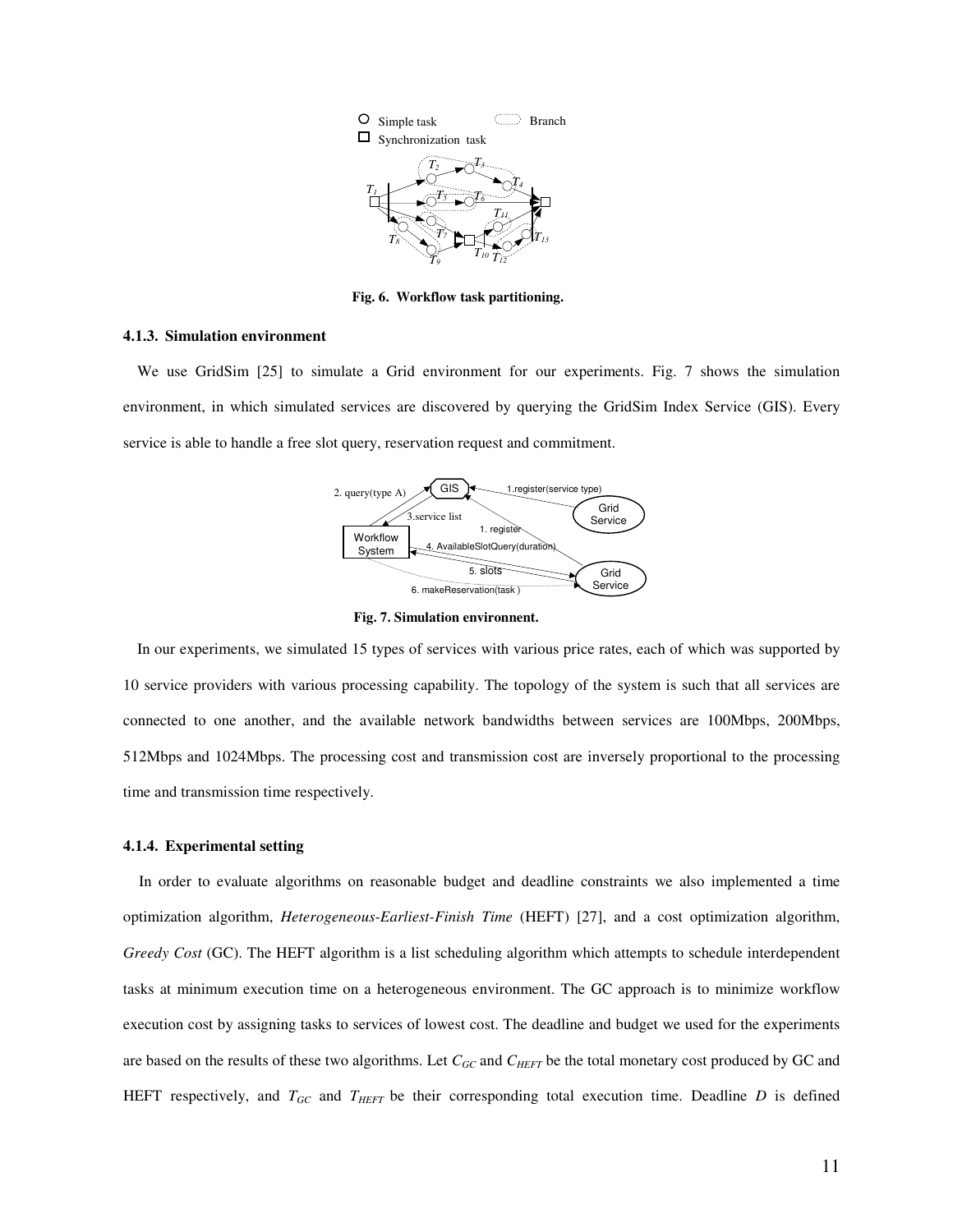by  $D = C_{GC} + k \times (C_{HET} - C_{GC})$  and budget B is defined by  $B = T_{HET} + k \times (T_{GC} - T_{HET})$ . The value of k varies between 0, 0.5 and 1 to evaluate the algorithm performance at tight/low, medium and high constraints.

The following parameter settings are the default configuration used for producing results of the genetic algorithm: population size of 10, swapping mutation and replacing mutation probability of 0.5, a generation limit of 100.

### *4.2. Results*

We compare the genetic algorithms with the CD and TD heuristics on the two workflow applications, balanced and unbalanced. We run the genetic algorithm starting with an initial population consisting of randomly generated solutions. We also investigate the affect of running the genetic algorithm by starting with an initial population consisting of a solution produced by one of the simple heuristics together with other randomly generated solutions. The results generated by the CD and TD heuristics are denoted as CD and TD respectively, and the results generated by the GA with a completely random initial population is denoted by GA, while the results generated by GA which include an initial individual produced by the CD and TD heuristics are denoted as GA+CD and GA+TD respectively.

In order to show the results more clearly, we normalize the execution time and cost. Let  $C_{value}$  and  $T_{value}$  be the execution time and the monetary cost generated by the algorithms in the experiments respectively. For the case of budget constrained problems, we normalize the execution cost by using  $C_{value}/B$ , and the execution time by using *Tvalue THEFT* / . After normalization, the values of the execution cost should be no greater than one, if the algorithms meet their budget constraints. Therefore, we can easily recognize whether the algorithms achieve the budget constraints. By using the normalized execution time value, we can also easily recognize whether the algorithms produce an optimal solution when the budget is high. In the same way, we also normalized execution time and the execution cost for the deadline constraint case by using  $T_{value}/D$  and  $C_{value}/C_{GC}$  respectively.

# **4.2.1. Cost optimization within a set deadline**

A comparison of the execution time and cost results of the three scheduling methods for scheduling the unbalanced-structure application and balanced-structure application with low, medium and high budget constraints respectively is shown in Fig. 8 and Fig. 9. We can see that both GA and CD approaches cannot satisfy the low budget constraint, and GA produces the worst results. However, the results are improved if we combine GA and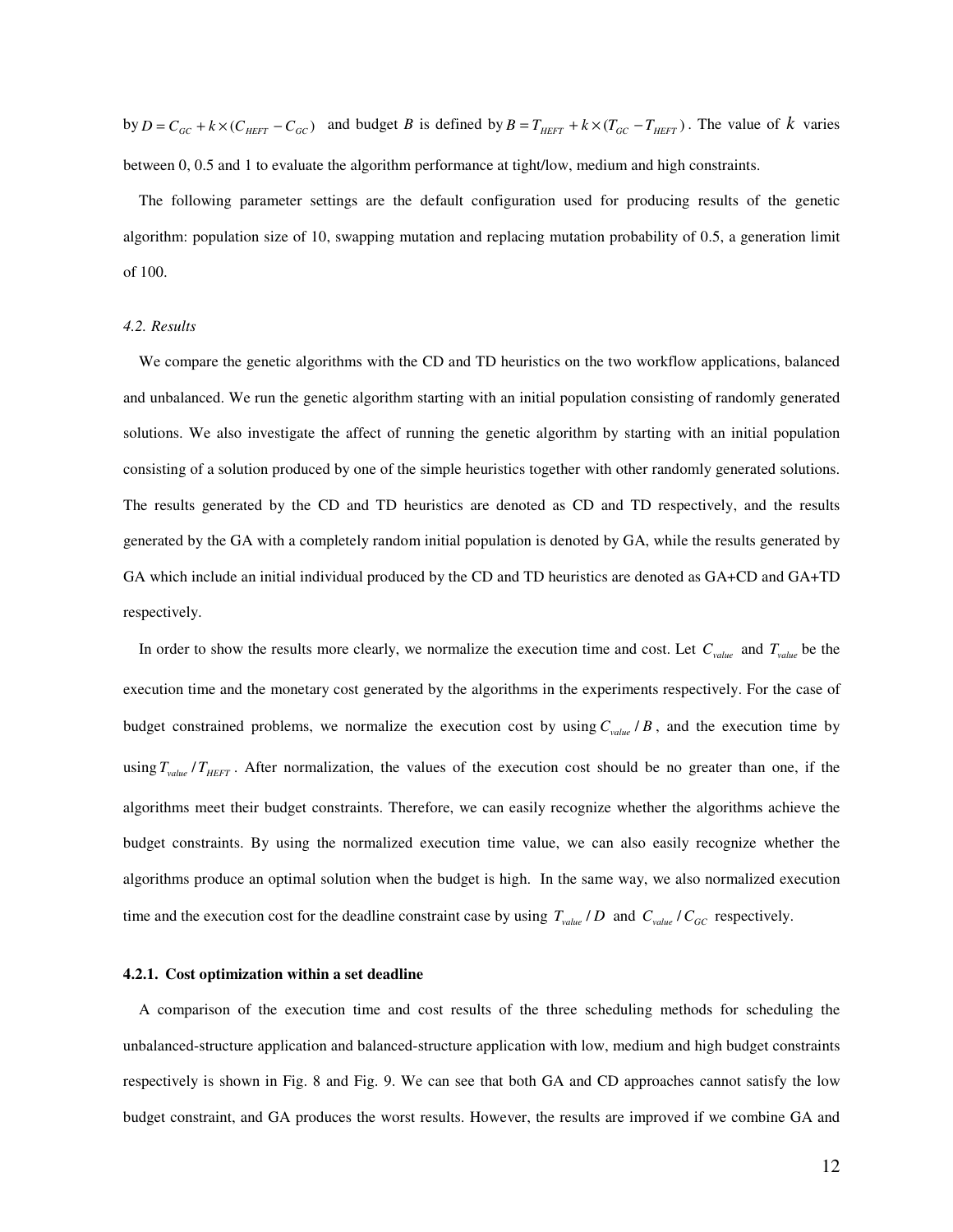CD together by putting the solution produced by CD into the initial population of the GA. At the medium budget constraint, the GA performs better than CD for the unbalanced structure application, whereas CD performs better for the balanced structure application. This is because the decision of the task assignment for CD is based only on its local budget constraint and does not consider task dependencies. Tasks in the unbalanced-structure application are highly heterogeneous, have different workload and I/O data, and many are required to be executed in parallel. These parallel tasks are also required to run on various services with various price rates. Many tasks could be completed at earliest time using more expensive services based on their local budget, but its child tasks cannot start execution until other parallel tasks have been completed. Therefore, the schedule generated by CD is not very efficient for a complex unbalanced-structure application. This also shows that it is important to consider other parallel task dependencies when assigning a local budget to a task. For the balanced-structure application, parallel tasks are similar and hence obtain same local budgets which allow them to be completed at the same speed. Therefore, CD can perform better for the balanced-structure application than the unbalanced-structure application. However, its budget constraint distribution problem for the unbalanced-structure application can be released when the budget is very high. At the high budget value, CD performs better than the GA. Moreover, by combining the two approaches, GA+CD can achieve the same time optimization result as produced by the HEFT algorithm, but it can produce a solution with a lower cost.



a. Execution cost of three budget constrained approaches.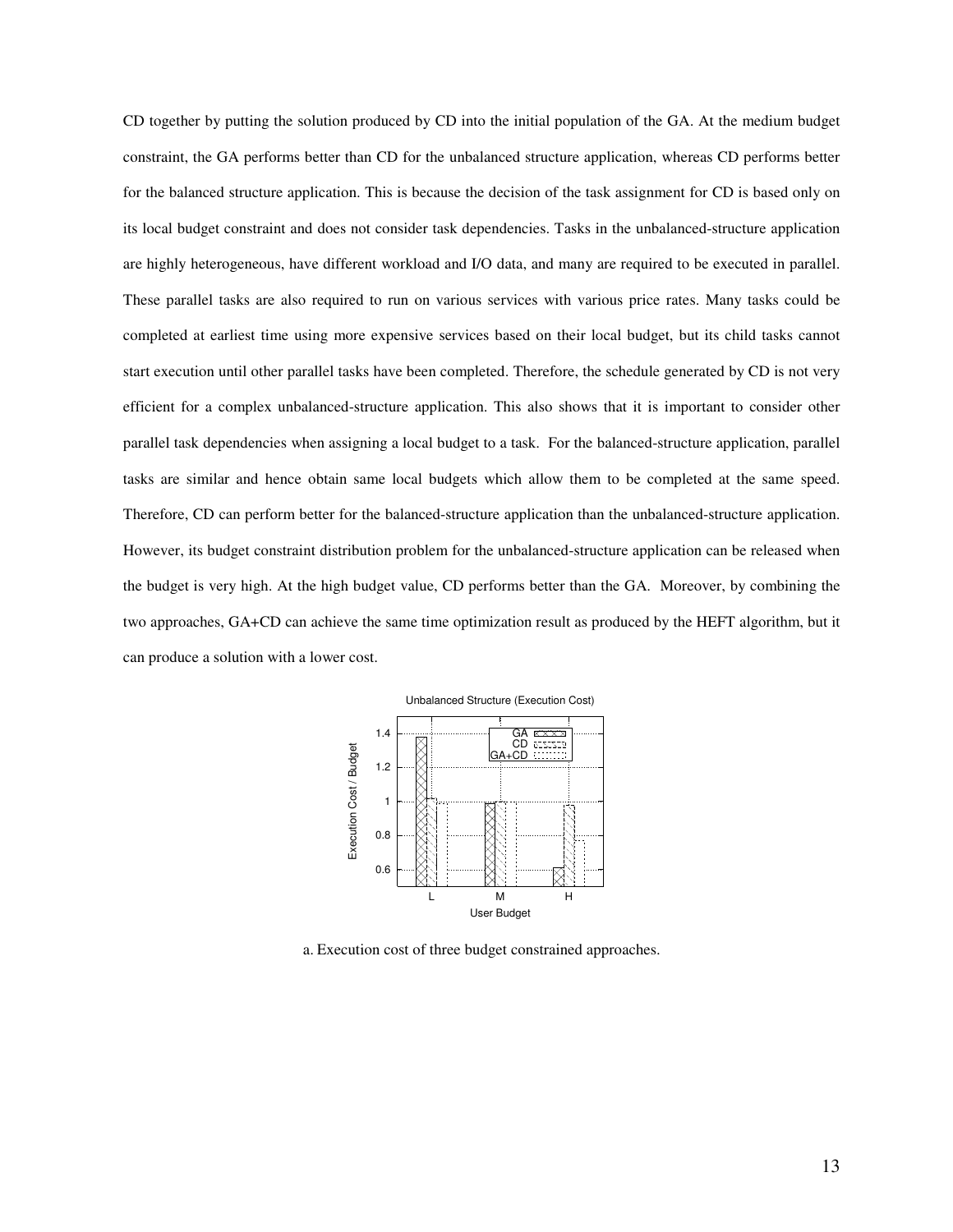

b. Execution time of three budget constrained approaches.









b. Execution time of three budget constrained approaches.

**Fig. 9. Execution cost and time using three approaches for scheduling the balanced-structure application.**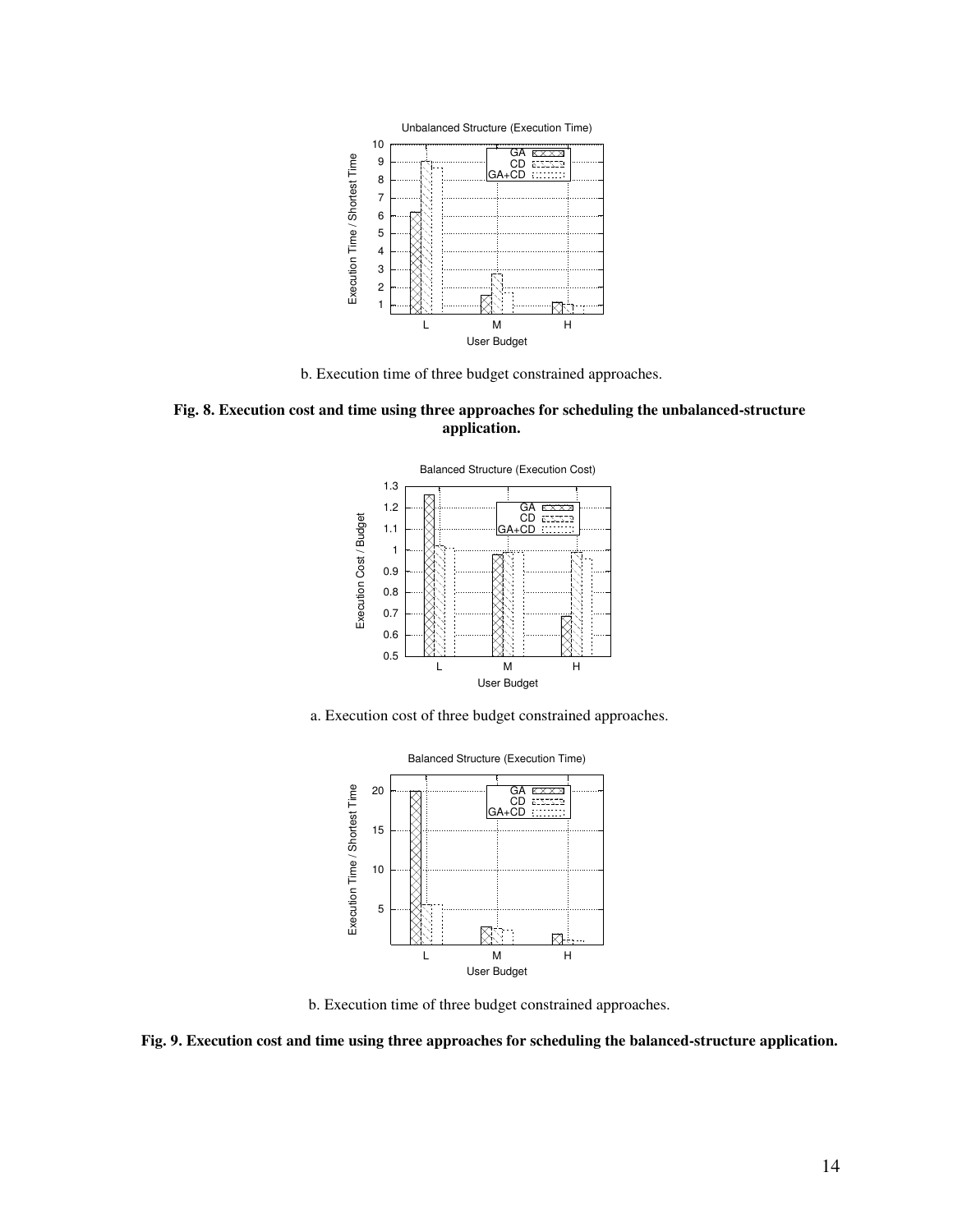#### **4.2.2. Time optimization within a set budget**

Fig. 10 and Fig. 11 compare the execution time and cost of using three scheduling approaches for scheduling the unbalanced-structure application and balanced structure application with low, medium and high deadline constraints respectively. We can see that it is hard for both GA and TD to successfully meet the low deadline individually. As same as shown in the budget constraint case, GA+TD can improve the results. Unlike CD, TD performs better than GA for the unbalanced structure application as the deadline increases, since it distributes the overall deadline between tasks based on both task workload and parallel task dependencies. For the balancedstructure application, the results produced by GA and TD with a medium deadline are similar. At high deadline, TD performs slightly better than the GA, but the results are much improved for the unbalanced-structure application by using GA to continue search the better solution based on that of TD. With a high deadline, the execution costs of GA+TD are closed to the cheapest costs returned by the Greedy Cost approach, but it can produce faster solution for the unbalanced structure application.







b. Execution cost of three deadline constrained approaches.

**Fig 10. Execution cost and time using three approaches for scheduling the unbalanced-structure application.**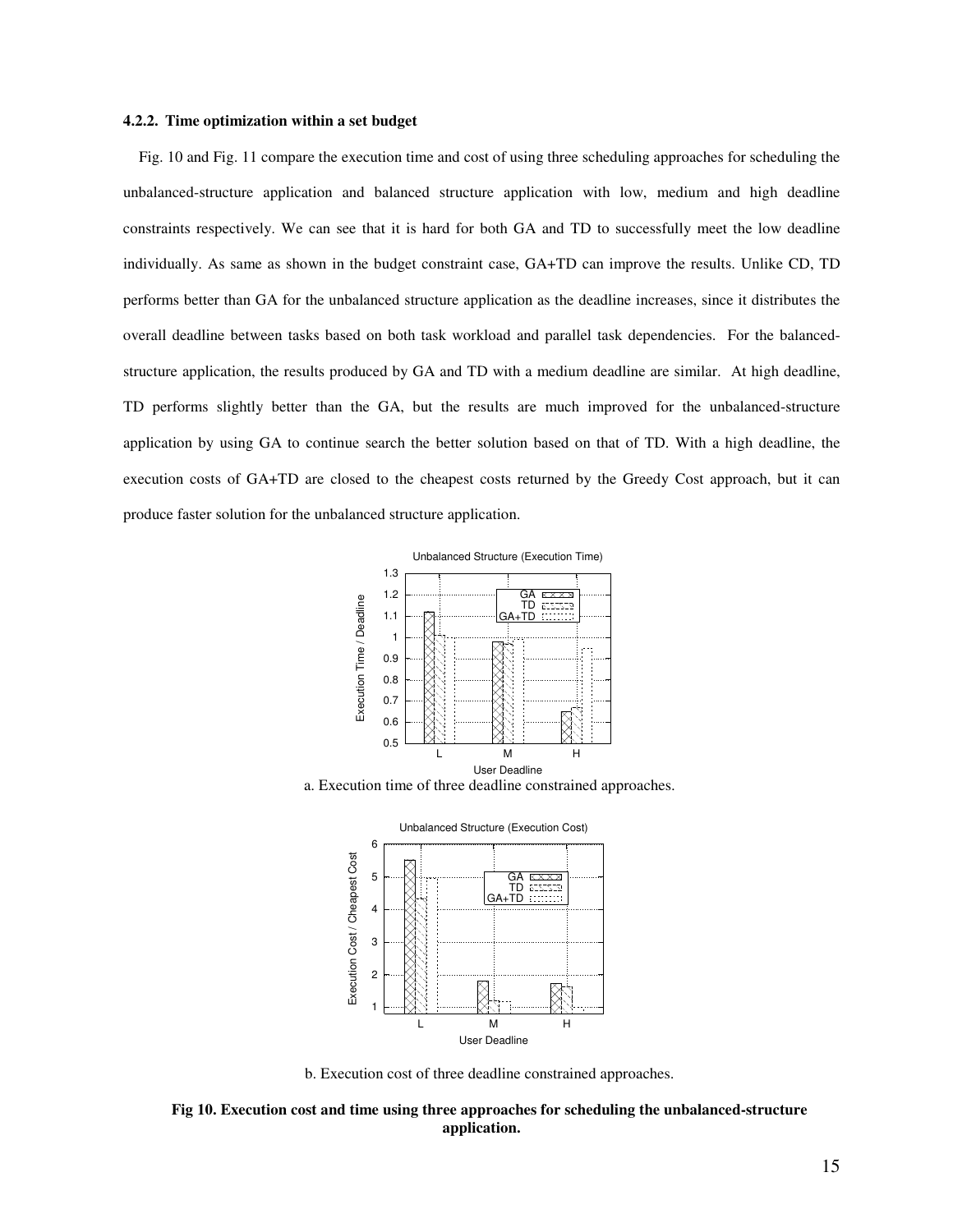

a. Execution time of three deadline constrained approaches.



b. Execution cost of three deadline constrained approaches.

# **Fig 11. Execution cost and time using three approaches for scheduling the unbalanced-structure application.**

# **4.2.3. Effect of the number of generations**

We also observe the performance of the GA when the number of generation cycles is altered. Fig. 12a shows that the execution cost is significantly reduced to the specified budget as the number of generations is increased from 1 to 5. Consequently, the execution time shown in Fig. 12b increases during these generation cycles; this is because individuals which process slower are selected in order to decrease the execution cost. However, once the GA has found the individuals which are able to complete the execution within the budget, it starts to improve the performance, and execution time is decreased for successive generations.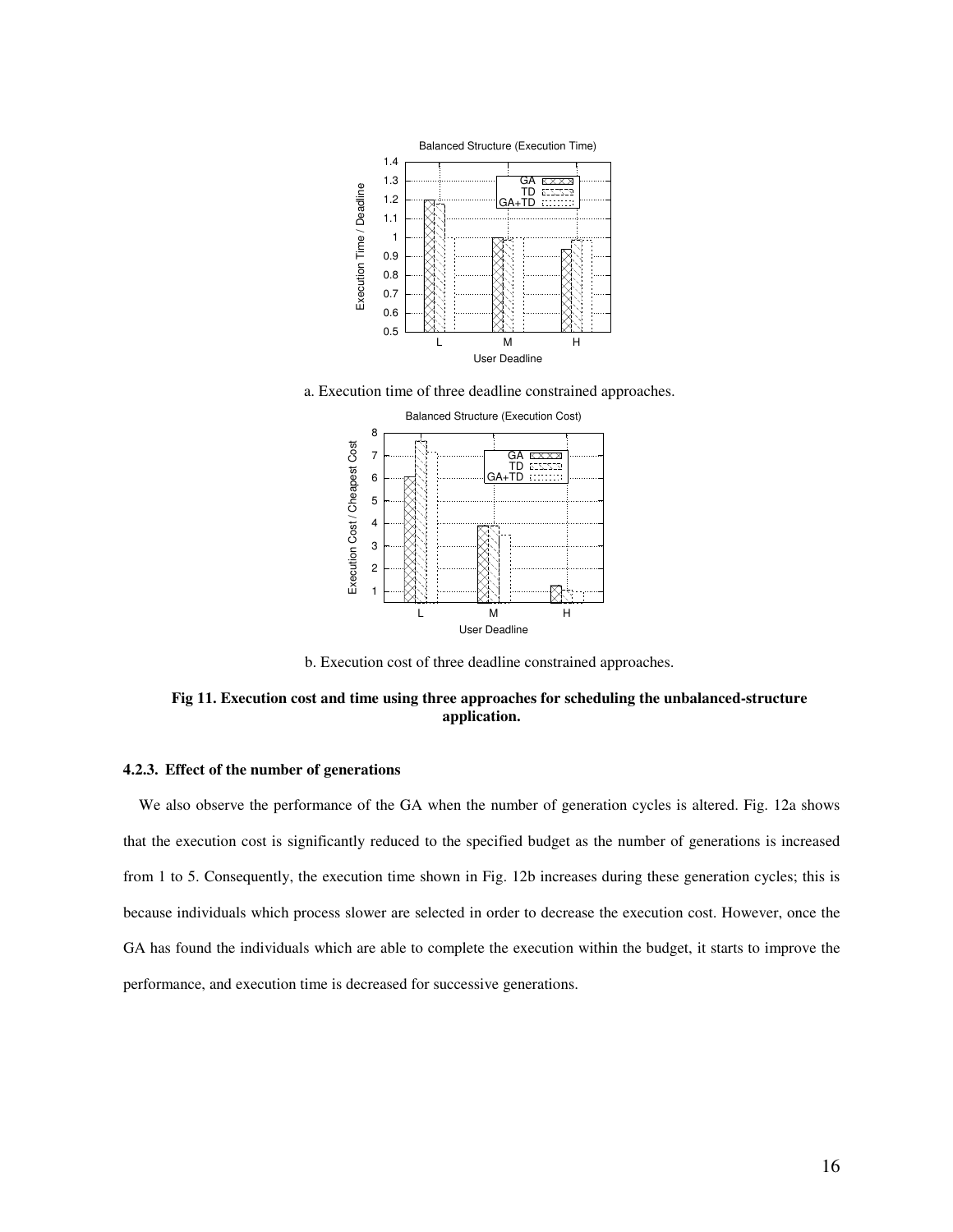

**Fig. 12. Evolution of execution time and cost during 100 generations.**

### 5. RELATED WORK

Many heuristics have been investigated by several projects for scheduling workflows on Grids. The heuristics can be classified as either *task level* or *workflow level*. Task level heuristics make scheduling decisions based only on the information about a task or a set of independent tasks, while workflow level heuristics take into account the information of the entire workflow. *Min-Min*, *Max-Min* and *Sufferage* are three major task level heuristics employed for scheduling workflows on Grids. They have been used by Mandal et al [15] to schedule EMAN bioimaging applications. Blythe et al [3] developed a workflow level scheduling algorithm based on *Greedy Randomized Adaptive Search Procedure* (GRASP) [9] and compared it with Min-Min in compute- and dataintensive scenarios. Another two workflow level heuristics have been employed by the ASKALON project [22][32]. One is based on *Genetic Algorithms* and the other is a *Heterogeneous-Earliest-Finish-Time* (HEFT) algorithm [27]. Sakellariou and Zhao [23] developed a low-cost rescheduling policy. It intends to reduce the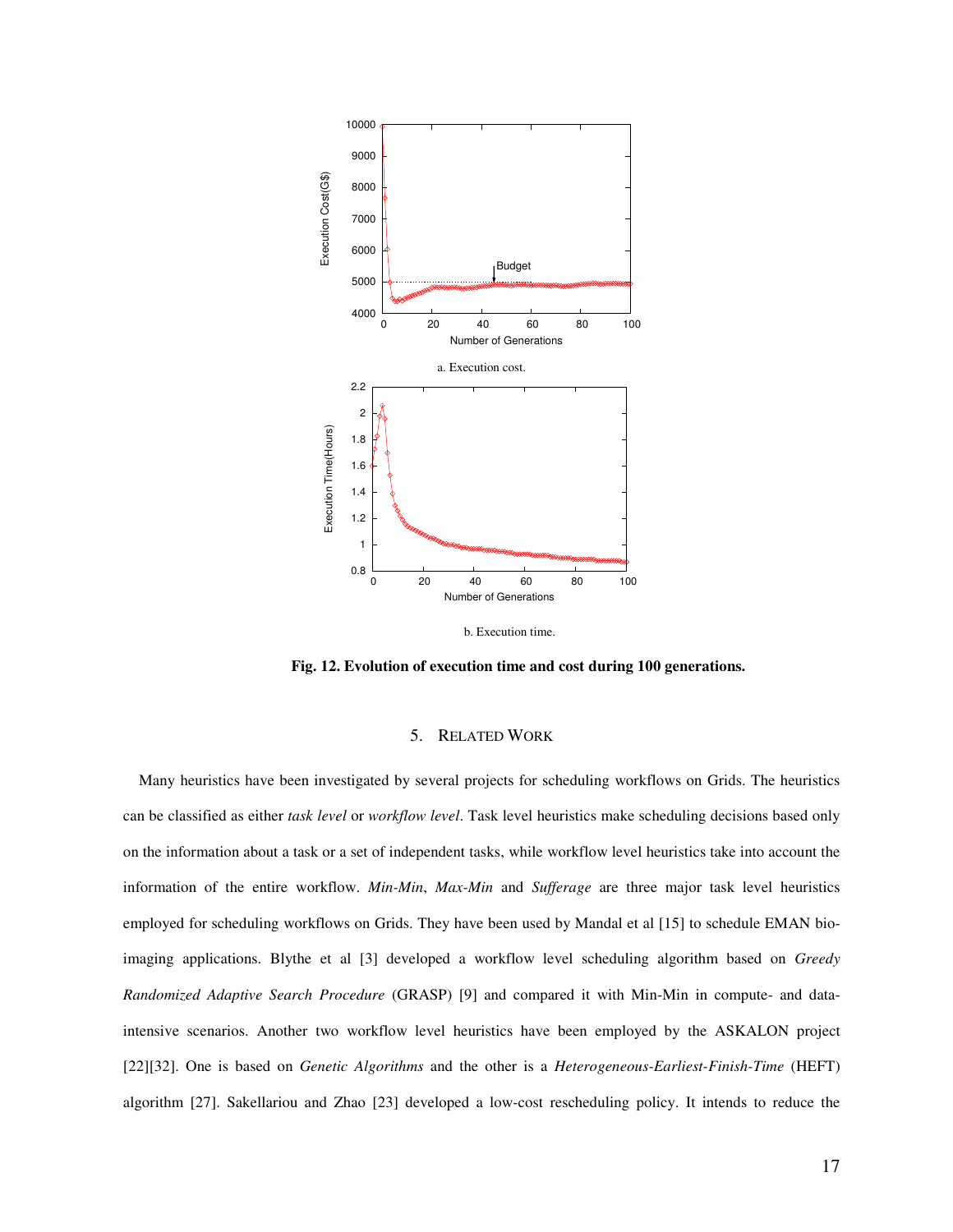overhead produced by rescheduling by conducting rescheduling only when the delay of a task execution impacts on the entire workflow execution. However, these works only attempt to minimize workflow execution time and do not consider users' budget constraints.

Several works have been proposed to address scheduling problems based on users' budget constraints. Nimrod-G [5] schedules independent tasks for parameter-sweep applications to meet users' budget. A market-based workflow management system [11] locates an optimal bid based on the budget of the current task in the workflow. More recently, Tsiakkouri et al [29] developed scheduling approaches, *LOSS* and *GAIN*, to adjust a schedule which is generated by a time optimized heuristic and a cost optimized heuristic to meet users' budget constraints respectively. In contrast, we focus on using genetic algorithms to solve the problems of scheduling inter-dependent tasks based on the budget and deadline of entire workflow.

Using the genetic algorithm approach to schedule tasks in homogenous multiprocessor systems has been presented in many literature such as [13][33][35][36]. The proposed approach in this paper intends to introduce a new type of genetic algorithm for large heterogeneous environments for which the existing genetic operations algorithms cannot be directly applied.

### VI. CONCLUSION AND FUTURE WORK

Utility Grids enable users to consume utility services transparently over a secure, shared, scalable and standard world-wide network environment. Users are required to pay for access to services based on their usage and the level of QoS required for this network environment to be commercially sustainable. Therefore, workflow execution cost must be considered during scheduling. In this paper, we have proposed a genetic algorithm approach for scheduling workflow applications by either minimizing the monetary cost while meeting users' budget constraint, or minimizing the execution time while meeting users' deadline constraints. Compared with most existing genetic algorithms, the proposed approach targets heterogeneous and reservation based serviceoriented environments for solving budget and deadline constrained optimization problems.

We evaluate our approach by comparing it with two other heuristics, on both balanced and unbalanced workflow structures. The results show that the genetic algorithm is better for handling a complex workflow structure. The genetic algorithm can also significantly improve the results returned by other heuristics by employing these heuristic results as individuals in its initial population.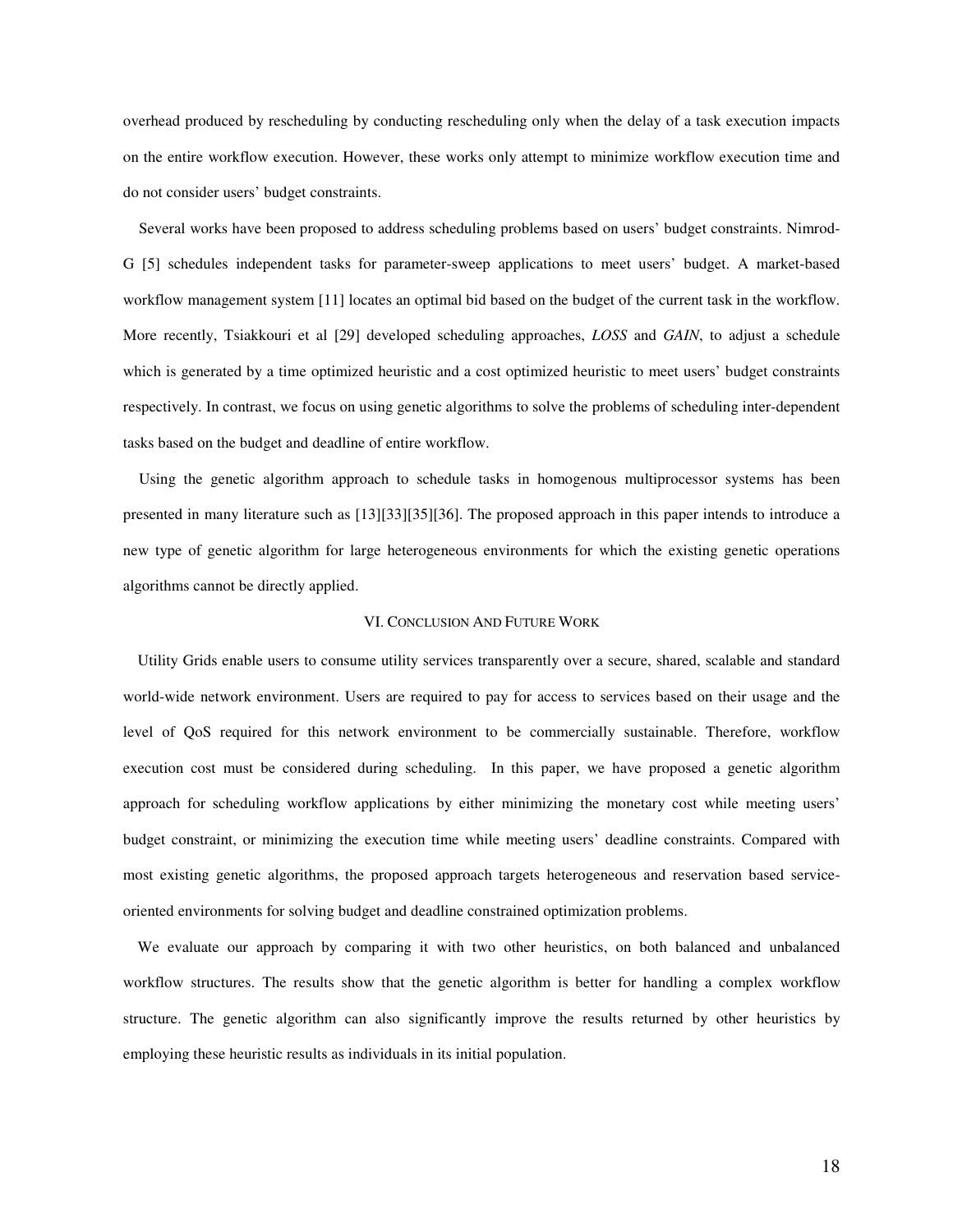We will be further enhancing our scheduling algorithm by supporting different service negotiation models and dynamic data-driven workflow models. We will also study how the genetic algorithm approach can be applied for scheduling workflows based on other QoS constraints such as reliability and security.

### **ACKNOWLEDGMENTS**

We would like to thank Hussein Gibbins, Krishna Nadiminti and Chee Shin Yeo for their comments on this paper. We thank Anthony Sulistio for his support with the use of GridSim. This work is partially supported through an Australian Research Council (ARC) Discovery Project grant.

#### **REFERENCES**

- [1] S. Benkner et al., "GEMSS: Grid-infrastructure for Medical Service Provision", In *HealthGrid 2004* Conference, 29<sup>th</sup>-30<sup>th</sup> Jan. 2004, Clermont-Ferrand, France.
- [2] S. Benkner et al., "VGE A Service-Oriented Grid Environment for On-Demand Supercomputing", In *the Fifth IEEE/ACM International Workshop on Grid Computing (Grid 2004)*, Pittsburgh, PA, USA, November 2004.
- [3] J. Blythe et al., "Task Scheduling Strategies for Workflow-based Applications in Grids", *In IEEE International Symposium on Cluster Computing and Grid (CCGrid)*, 2005.
- [4] A. O'Brien, S. Newhouse and J. Darlington, "Mapping of Scientific Workflow within the e-Protein project to Distributed Resources", In *UK e-Science All Hands Meeting*, Nottingham, UK, Sep. 2004.
- [5] R. Buyya, J. Giddy, and D. Abramson, An Evaluation of Economy-based Resource Trading and Scheduling on Computational Power Grids for Parameter Sweep Applications", In 2 nd *Workshop on Active Middleware Services (AMS 2000)*, Kluwer Academic Press, August 1, 2000, Pittsburgh, USA.
- [6] E. Deelman et al., "Mapping Abstract Complex Workflows onto Grid Environments", *Journal of Grid Computing*, 1:25-39, 2003.
- [7] T. Eilam et al., "A utility computing framework to develop utility systems", *IBM System Journal*, 43(1):97- 120, 2004.
- [8] T. Fahringer et al, "ASKALON: a tool set for cluster and Grid computing", *Concurrency and Computation: Practice and Experience*, 17:143-169, Wiley InterScience, 2005.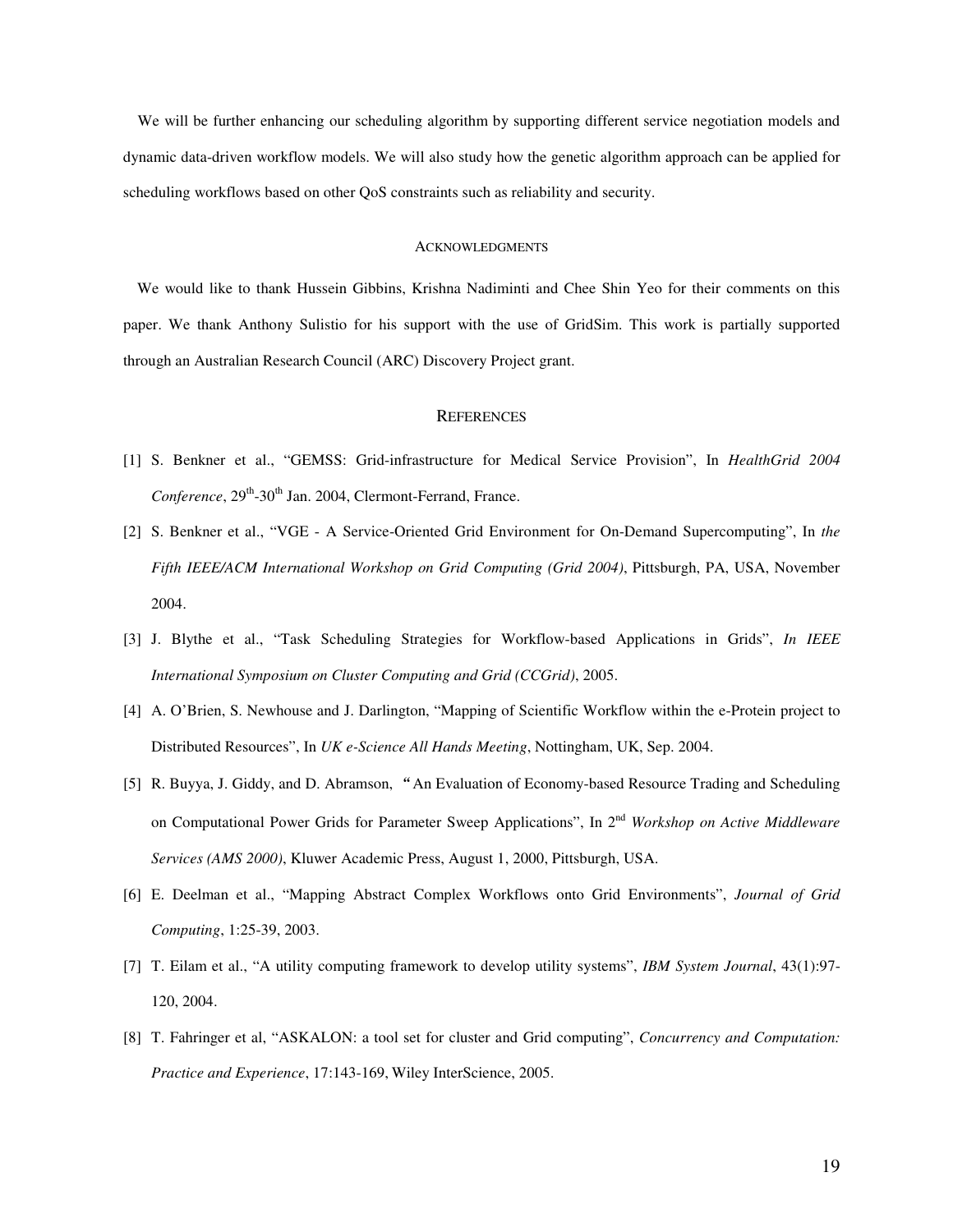- [9] T. A. Feo and M. G. C. Resende, "Greedy Randomized Adaptive Search Procedures", *Journal of Global Optimization*, 6:109-133, 1995.
- [10]I. Foster et al., "The Physiology of the Grid", Open Grid Service Infrastructure WG, Global Grid Forum, 2002.
- [11]A. Geppert, M. Kradolfer, and D. Tombros. "Market-based Workflow Management", *International Journal of Cooperative Information Systems,* World Scientific Publishing Co., NJ, USA, 1998.
- [12]D. Goldberg, *Genetic Algorithms in Search, Optimization, and Machine Learning*, Addison-Wesley, 1989.
- [13]E. S. H. Hou, N. Ansari, and H. Ren, "A Genetic Algorithm for Multiprocessor Scheduling", *IEEE Transactions on Parallel and Distributed Systems*, 5(2):113-120, February 1994.
- [14]B. Ludäscher et al., "Scientific Workflow Management and the KEPLER System", *Concurrency and Computation: Practice & Experience*, Special Issue on Scientific Workflows, to appear, 2005
- [15]A. Mandal et al., "Scheduling Strategies for Mapping Application Workflows onto the Grid", *IEEE International Symposium on High Performance Distributed Computing (HPDC 2005)*, 2005.
- [16]A. Mayer et al, "ICENI Dataflow and Workflow: Composition and Scheduling in Space and Time", In *UK e-Science All Hands Meeting*, Nottingham, UK, IOP Publishing Ltd, Bristol, UK, September 2003.
- [17]A. Mandal et al., "Scheduling Strategies for Mapping Application Workflows onto the Grid", *IEEE International Symposium on High Performance Distributed Computing (HPDC 2005)*, 2005.
- [18]S. Jang et al., "Using Performance Prediction to Allocate Grid Resources". Technical Report 2004-25, GriPhyN Project, USA.
- [19]F. Neubauer, A. Hoheisel and J. Geiler, "Workflow-based Grid Applications", *Future Generation Computer Systems*, 22:6-15, 2006.
- [20]G. R. Nudd et al, "PACE- A Toolset for the performance Prediction of Parallel and Distributed Systems", *International Journal of High Performance Computing Applications (JHPCA)*, Special Issues on Performance Modelling- Part I, 14(3): 228-251, SAGE Publications Inc., London, UK, 2000.
- [21]T. Oinn et al., "Taverna: a tool for the composition and enactment of bioinformatics workflows", *Bioinformatics*, 20(17):3045-3054, Oxford University Press, London, UK, 2004.
- [22]R. Prodan and T. Fahringer, "Dynamic Scheduling of Scientific Workflow Applications on the Grid using a Modular Optimisation Tool: A Case Study", In 20<sup>th</sup> Symposium of Applied Computing (SAC 2005), Santa Fe, New Mexico, USA, March 2005. ACM Press.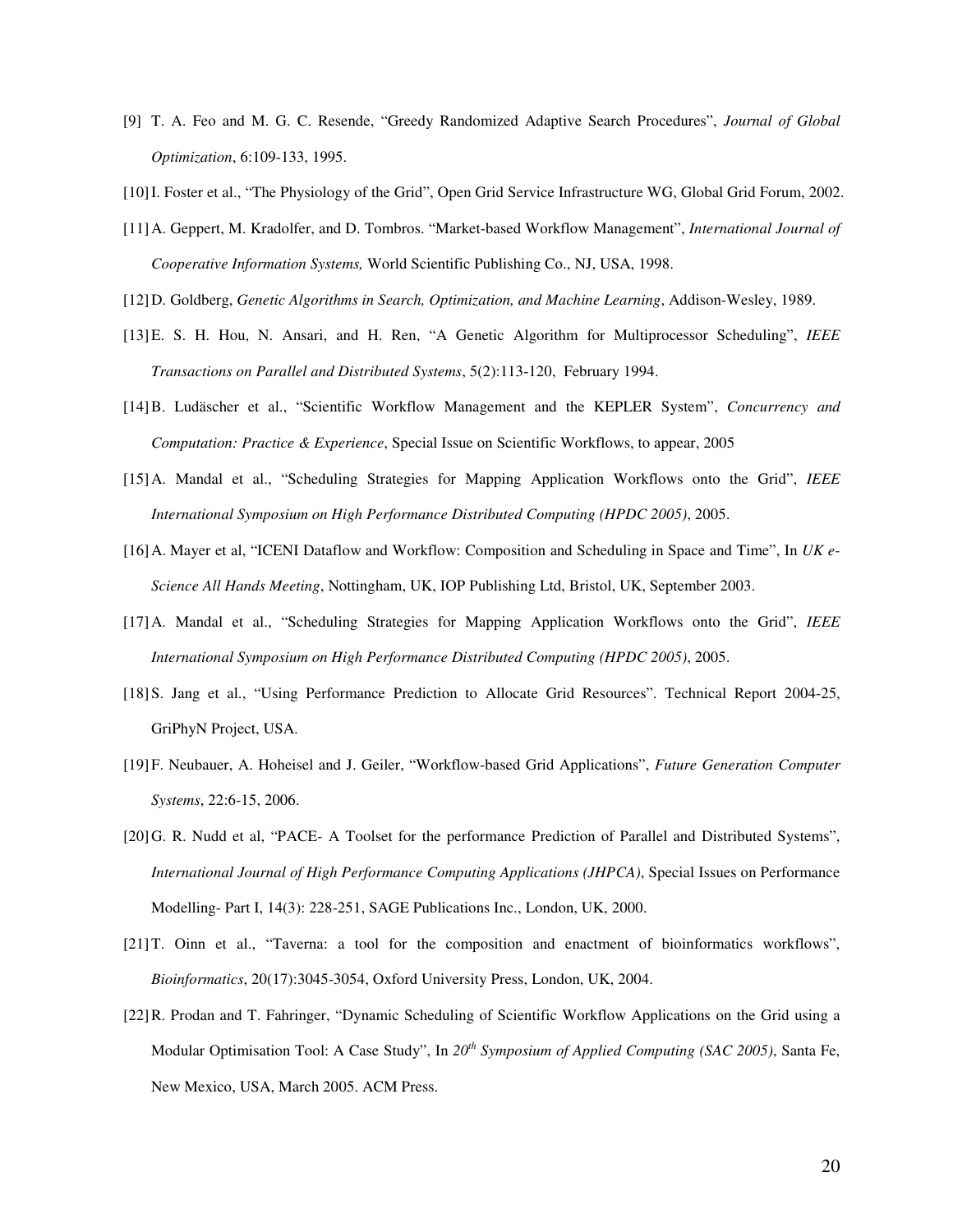- [23]R. Sakellariou and H. Zhao. "A Low-Cost Rescheduling Policy for Efficient Mapping of Workflows on Grid Systems''. Scientific Programming, 12(4), pages 253-262, December 2004.
- [24]W. Smith, I. Foster, and V. Taylor, "Predicting Application Run Times Using Historical Information", In *Workshop on Job Scheduling Strategies for Parallel Processing*, 12th International Parallel Processing Symposium & 9th Symposium on Parallel and Distributed Processing (IPPS/SPDP '98), IEEE Computer Society Press, Los Alamitos, CA, USA, 1998.
- [25]A. Sulistio and R. Buyya, "A Grid Simulation Infrastructure Supporting Advance Reservation", In *16 th International Conference on Parallel and Distributed Computing and Systems (PDCS 2004)*, ACTA Press, Anaheim, California, November 9-11, 2004, MIT Cambridge, Boston, USA.
- [26]I. Taylor, M. Shields, and I. Wang, "Resource Management of Triana P2P Services, *Grid Resources Management*, Kluwer, Netherlands, June 2003.
- [27]H. Topcuoglu, S. Hariri, and M. Y. Wu. "Performance-Effective and Low-Complexity Task Scheduling for Heterogeneous Computing", *IEEE Transactions on Parallel and Distributed Systems,* 13(3): 260-274, March 2002.
- [28]G. Thickins, "Utility Computing: The Next New IT Model", *Darwin Magazine*, April 2003.
- [29]E. Tsiakkouri et al., "Scheduling Workflows with Budget Constraints", In *the CoreGRID Workshop on Integrated research in Grid Computing*, S. Gorlatch and M. Danelutto (Eds.)*,* Technical Report TR-05-22, University of Pisa, Dipartimento Di Informatica, Pisa, Italy, Nov. 28-30, 2005, pages 347-357 .
- [30]J. Yu and R. Buyya, "A Taxonomy of Workflow Management Systems for Grid Computing", Journal of Grid Computing, Springer, 3(3-4): 171-200, Spring Science+Business Media B.V., New York, USA, Sept. 2005.
- [31]J. Yu, R. Buyya, and C.K. Tham, "A Cost-based Scheduling of Scientific Workflow Applications on Utility Grids", In *1st IEEE International Conference on e-Science and Grid Computing,* Melbourne, Australia, Dec. 5-8, 2005.
- [32]M. Wieczorek, R. Prodan and T. Fahringer, "Scheduling of Scientific Workflows in the ASKALON Grid Environment", Special Issues on scientific workflows, *ACM SIDMOD Record*, 34(3):56-62, ACM Press, 2005.
- [33]A. S. Wu et al., "An Incremental Genetic Algorithm Approach to Multiprocessor Scheduling", *IEEE Transactions on Parallel and Distributed Systems*, 15(9):824-834, September 2004.
- [34] Y. Zhao et al., "Grid Middleware Services for Virtual Data Discovery, Composition, and Integration", In 2<sup>nd</sup> *Workshop on Middleware for Grid Computing*, October 18, 2004, Toronto, Ontario, Canada.